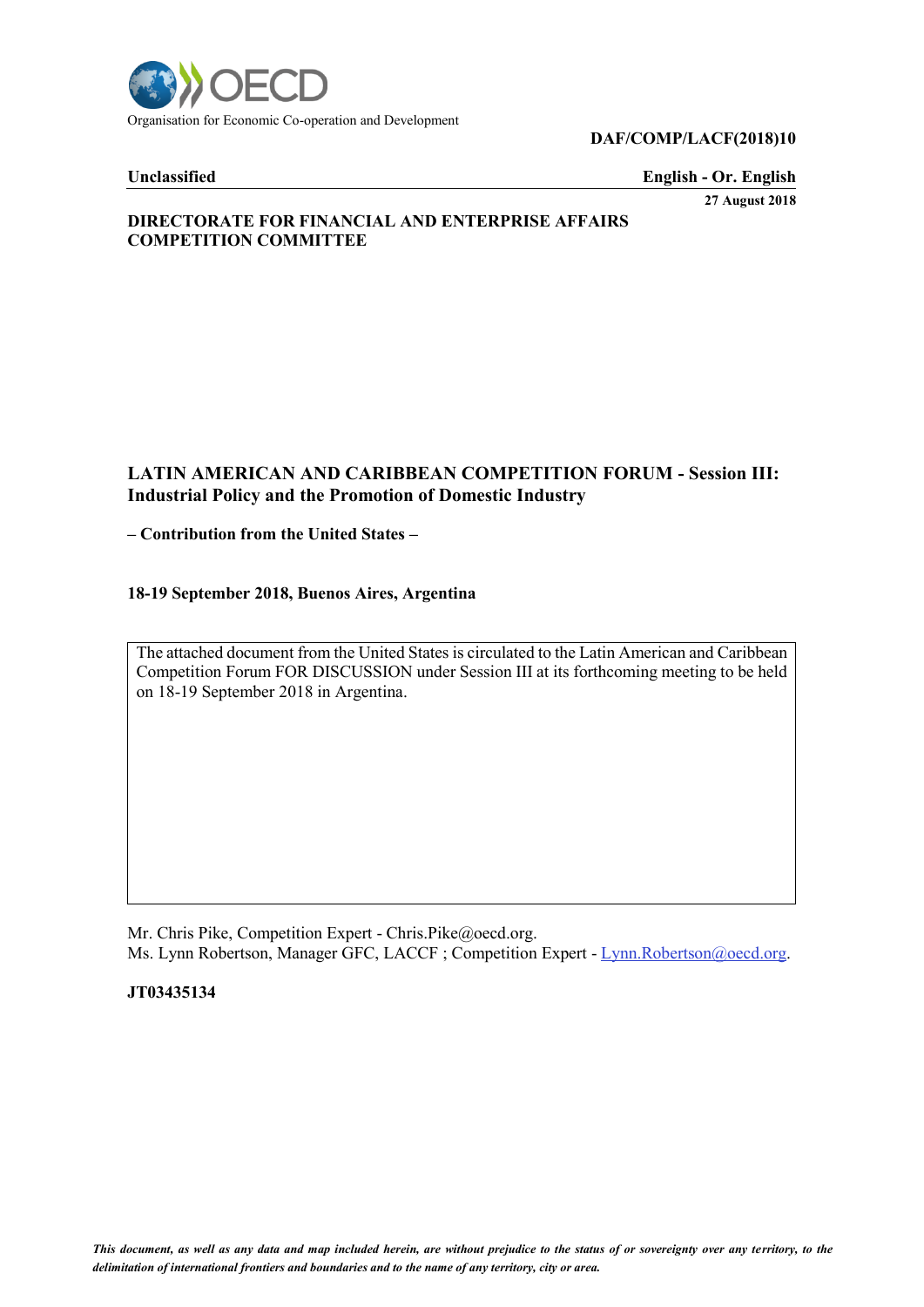# *Session III: Industrial Policy and the Promotion of Domestic Industry*

# **- Contribution from the United States -**

# **1. U.S. Commitment to a Free Market Economy**

1. Industrial policy can be described as government intervention in the economy to support the domestic industry in key economic sectors. Both industrial policy and competition policy aim to boost national productivity and economic growth. When policymakers target these objectives, carefully crafted interventions in the economy can encourage growth or adjust for market failures or other externalities that might otherwise produce suboptimum outcomes. When applied to serve special interests, or with the objective of creating or maintaining a national champion, however, industrial policy can harm both consumers and the overall economy. National champions, shielded from competition, are "more likely to become national basket cases than national breadwinners."<sup>1</sup>

2. Any nation's economic policy is necessarily the sum of a variety of policies intended to serve various ends. Free and competitive markets have long been and today remain the centerpiece of the economic policies of the United States. At the same time, this commitment has been, as with other countries, balanced against other policies. At various times, for example, limited government exceptions to reliance on market forces have been applied in the area of national security, air and maritime transport, and trade policy. These regulations generally are separate from the antitrust laws and are administered by agencies other than the U.S. competition agencies.

3. Antitrust law in the United States embodies a commitment to a free market economy.<sup>2</sup> Competition is protected because competitive market forces are viewed as one key to promoting innovation, growth, wealth, and other social objectives. The idea of picking well-connected firms and insulating them from the forces of competition and consumer choice is antithetical to this vision. The United States Supreme Court has stated on several occasions that antitrust law is intended for the "protection of competition, not [individual] competitors."<sup>3</sup>

4. U.S. antitrust law is not designed to help any particular competitors, be they small firms, weak firms, or domestic firms. It is designed to help consumers by protecting the competitive process from restraint on competition. It "rests on the premise that the

<sup>1</sup> Paul Geroski, March 8, 2005, "Competition Policy and National Champions" at 37, *available at* [https://www.regulation.org.uk/library/2006\\_geroski\\_essays.pdf.](https://www.regulation.org.uk/library/2006_geroski_essays.pdf)

<sup>&</sup>lt;sup>2</sup> For a more robust discussion of the objectives of U.S. competition law, see the U.S. submission to OECD "The Objectives of Competition Law and Policy and the Optimal Design of a Competition Agency," (Jan. 31, 2003), *available at [https://www.ftc.gov/sites/default/files/attachments/us](https://www.ftc.gov/sites/default/files/attachments/us-submissions-oecd-and-other-international-competition-fora/2003--The%20Objectives%20of%20Competition%20Law%20and%20Policy.pdf)[submissions-oecd-and-other-international-competition-fora/2003--](https://www.ftc.gov/sites/default/files/attachments/us-submissions-oecd-and-other-international-competition-fora/2003--The%20Objectives%20of%20Competition%20Law%20and%20Policy.pdf) [The%20Objectives%20of%20Competition%20Law%20and%20Policy.pdf](https://www.ftc.gov/sites/default/files/attachments/us-submissions-oecd-and-other-international-competition-fora/2003--The%20Objectives%20of%20Competition%20Law%20and%20Policy.pdf)*.

<sup>3</sup> Brown Shoe Co. v. United States, 370 U.S., 294, 320 (1962).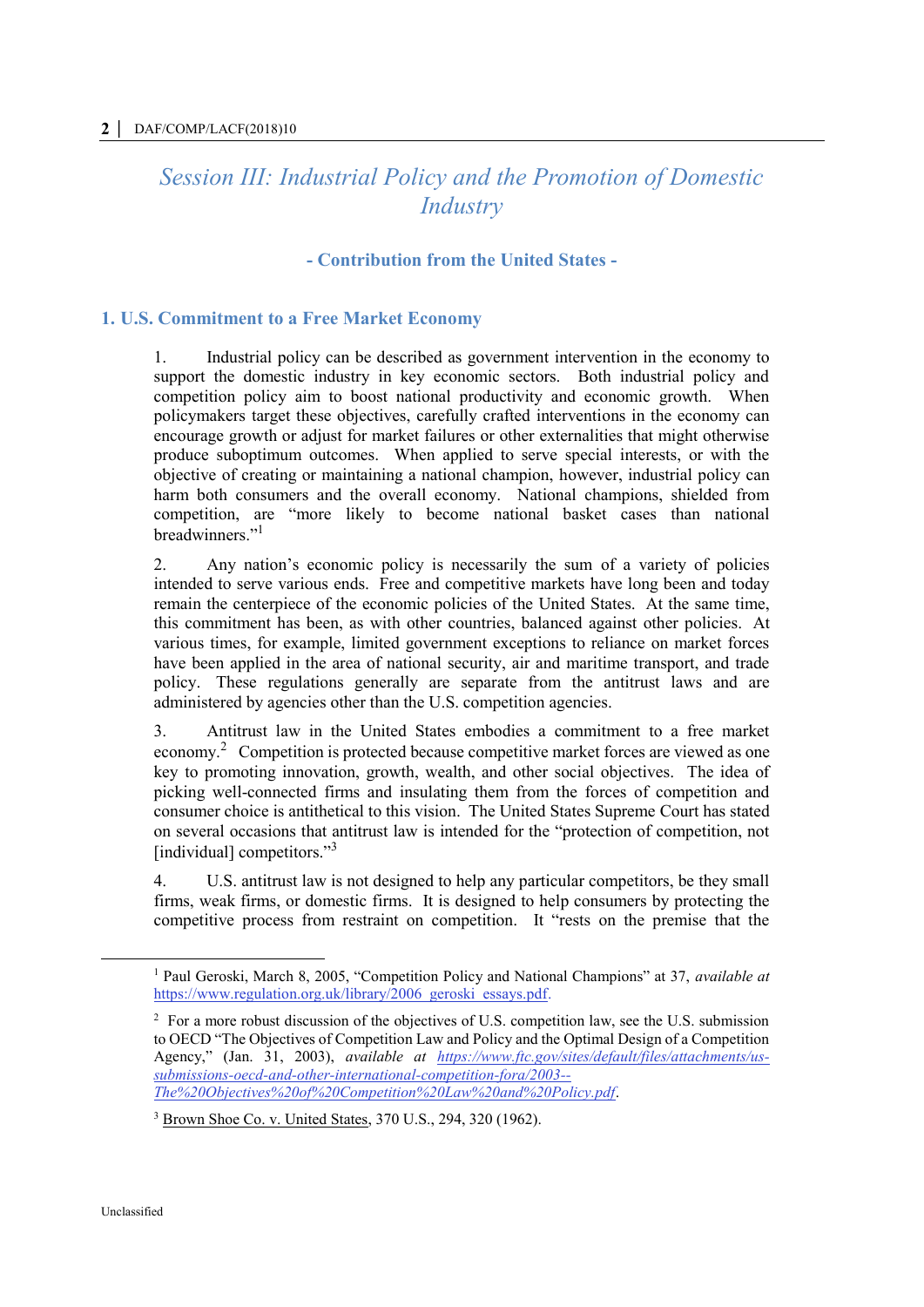unrestrained interaction of competitive forces will yield the best allocation of our economic resources, and lowest prices, the highest quality and the greatest material progress, while at the same time providing an environment conducive to the preservation of our democratic political and social institutions."<sup>4</sup>

# **2. U.S. Experience with Protecting National Industry**

5. U.S. antitrust law has traditionally rejected that idea that government can override the demands of the marketplace and successfully "pick winners" by supporting them with subsidies or protection from competition.<sup>5</sup> Favoring politically well-connected firms or sectors, and insulating them from competition, will not likely produce the kind of innovation that best serves consumers and succeeds in the global marketplace. Firms that are shielded from competition at home will rarely succeed abroad because they will not have honed the necessary skills to survive in a competitive global market.<sup>6</sup> By contrast, firms that have faced rigorous competition are likely to be well managed and innovative because only such firms survive. Through a process of natural selection, they will have developed the qualities needed to be successful in foreign markets.<sup>7</sup>

6. The most direct intrusion of industrial policy into competition policy occurred during the Great Depression with the passage of the National Industrial Recovery Act in 1933. In an effort to promote economic stability, the Act suspended the antitrust laws for two years and allowed industries to create "codes of fair competition," which set industries' prices and wages, established production quotas, and imposed restrictions on entry. Competition was relegated to the sidelines, and the welfare of firms took priority over the welfare of consumers. Output was restricted, prices increased, and consumer purchasing power was reduced.

7. The Act became unpopular even at the time and was declared unconstitutional by our Supreme Court. Subsequent analysis has widely concluded that not only did these measures not help the United States recover from the Depression, they likely prolonged it.<sup>8</sup>

<sup>4</sup> Northern Pacific Railway Co. v. United States, 356 U.S. 1, 4-5 (1958).

<sup>5</sup> Deborah Platt Majoras, "National Champions: I Don't Think it Even Sounds Good," Remarks Delivered at EU Competition Day (March 26, 2007), *available at* [https://www.ftc.gov/sites/default/files/documents/public\\_statements/national-champions-i-dont](https://www.ftc.gov/sites/default/files/documents/public_statements/national-champions-i-dont-even-think-it-sounds-good/070326munich.pdf)[even-think-it-sounds-good/070326munich.pdf.](https://www.ftc.gov/sites/default/files/documents/public_statements/national-champions-i-dont-even-think-it-sounds-good/070326munich.pdf)

<sup>6</sup> Michael E. Porter, *The Comparative Advantage of Nations* (1990), at 662.

 $<sup>7</sup>$  A. Douglas Melamed, "Antitrust at the Turn of the Century," Remarks Prepared for the Fourth</sup> International Symposium on Competition Policy (Dec. 7, 1999), *available at https://www.justice.gov/atr/speech/antitrust-turn-century.*

<sup>8</sup> Christina Romer, "Why Did Prices Rise During the 1930s?" Journal of Economic History, 59(1), 167199, p. 197, quoted in Carl Shapiro, then-Deputy Assistant Attorney General for Economics, U.S. Department of Justice, "Competition Policy in Distressed Industries," Remarks Prepared for Delivery to American Bar Association Antitrust Symposium (May 13, 2009), *available at* [http://www.usdoj.gov/atr/public/speeches/245857.htm;](http://www.usdoj.gov/atr/public/speeches/245857.htm) Jason Taylor, "The Output Effects of Government Sponsored Cartels During the New Deal," Journal of Industrial Economics, 50, 1-10 (2002).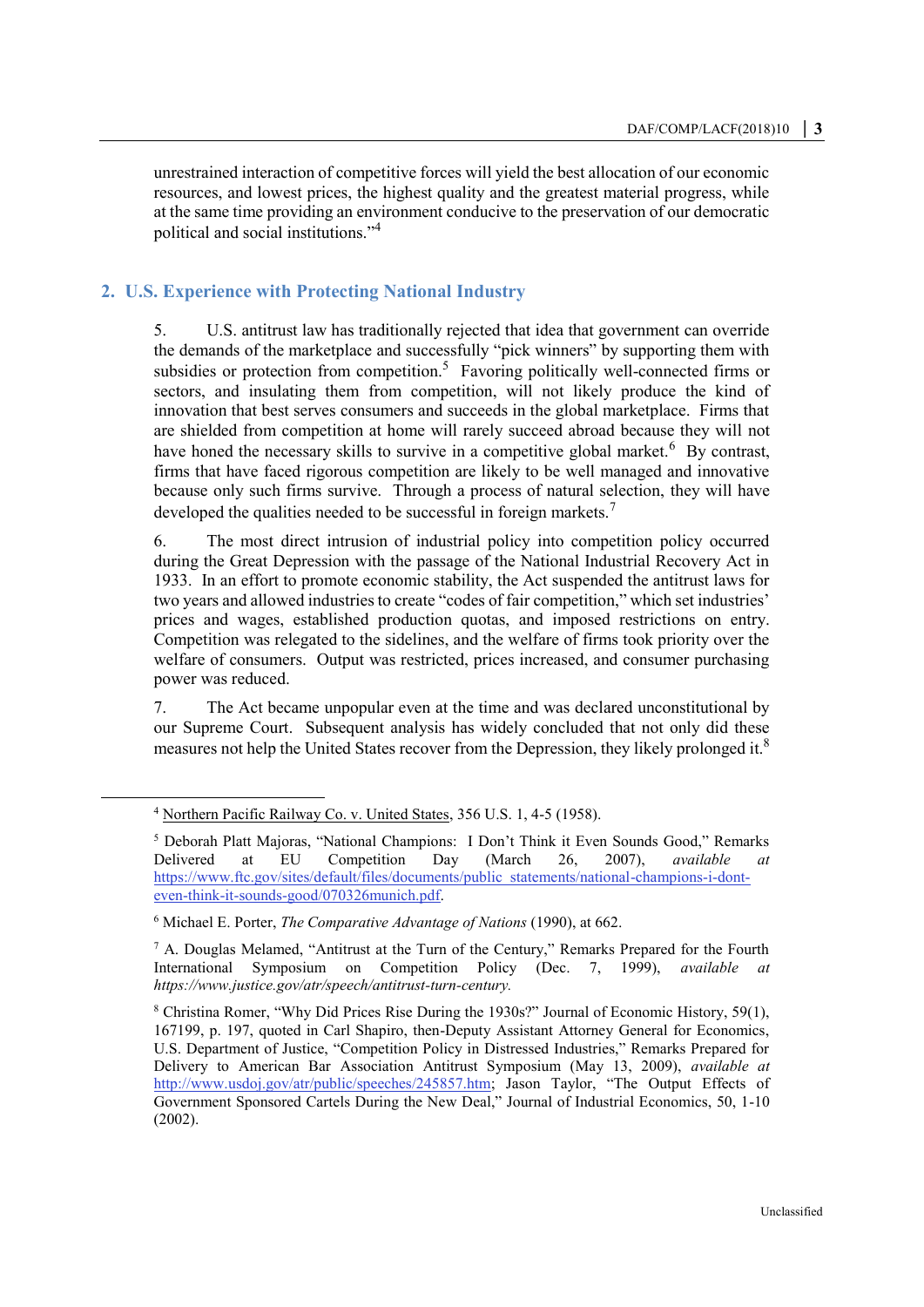#### **4 │** DAF/COMP/LACF(2018)10

One of the lessons we learned from this experience is that there is no substitute for a competitive market, including and perhaps particularly in times of economic distress.

8. One example is the domestic ocean shipping industry. The Merchant Marine Act of 1920 ("Jones Act") aimed to protect the U.S. shipbuilding industry because substantial capacity would be needed in wartime and for other national emergencies. The law was designed to achieve its objectives by requiring that goods shipped between two domestic U.S ports be transported on U.S.-built, U.S.-owned, U.S.-flagged, and U.S.-staffed ships. A recent study by the Cato Institute found that as a result of the restrictions that completely insulate domestic shippers from foreign competition, the U.S. economy endures artificially inflated domestic shipping costs and heightened reliance on other modes of transportation, such as trucks and freight trains.<sup>9</sup> According to the study, the U.S.-built ships are significantly more expensive than foreign-built ships, the domestic shipping industry has less incentive to invest in new or more innovative ships, and the higher costs of domestic shipping are passed onto customers and consumers.<sup>10</sup>

9. In a democratic society, however, there is an inevitable give and take between competition policy and policies that promote the interest of particular industries, and given the nature of the political process, it is not a foregone conclusion that competition policy will always be given primacy. However, the U.S. experience has shown that when a government gives into special interests, the protected industry generally will have a diminished incentive to innovate. It is more apt to become sluggish and complacent. The U.S. is not alone in this experience. As Paul Geroski, a well-known industrial economist and former head of the U.K. Competition Commission wrote:

*[R]ecent industrial history is littered with examples of firms who have had the ability to act—the command over resources, top quality senior management, wellfurnished labs, and so on—and yet have somehow failed to do so. The problem is almost always the same—the sheer lack of competitive pressure to act, to keep ahead and to set a standard against which the performance of senior managers can reliably be judged.<sup>11</sup>*

10. The benefits of special interest legislation are concentrated while the costs are diffuse; the favored groups enrich themselves at the expense of consumers.

# **3. Limited Circumstances Justifying Intervention**

11. The circumstances in which U.S. law allows for the protection of domestic industry from foreign competition are ordinarily limited. One special case is the review of foreign investments in strategically sensitive sectors that implicate national security. The private market cannot be expected to properly value the benefits that some strategically important firms or sectors bring to national security, nor can market mechanisms prevent foreign firms from making uneconomic investments in U.S. firms to promote national security

<sup>9</sup> Colin Grabow, Inu Manak, and Daniel Ikenson, The Jones Act: A Burden America Can No Longer Bear (June 28, 2018), *available at* [https://www.cato.org/publications/policy-analysis/jones-act](https://www.cato.org/publications/policy-analysis/jones-act-burden-america-can-no-longer-bear)[burden-america-can-no-longer-bear.](https://www.cato.org/publications/policy-analysis/jones-act-burden-america-can-no-longer-bear)

<sup>&</sup>lt;sup>10</sup> Grabow, Manak and Ikenson at 16.

 $11$  Geroski at 40.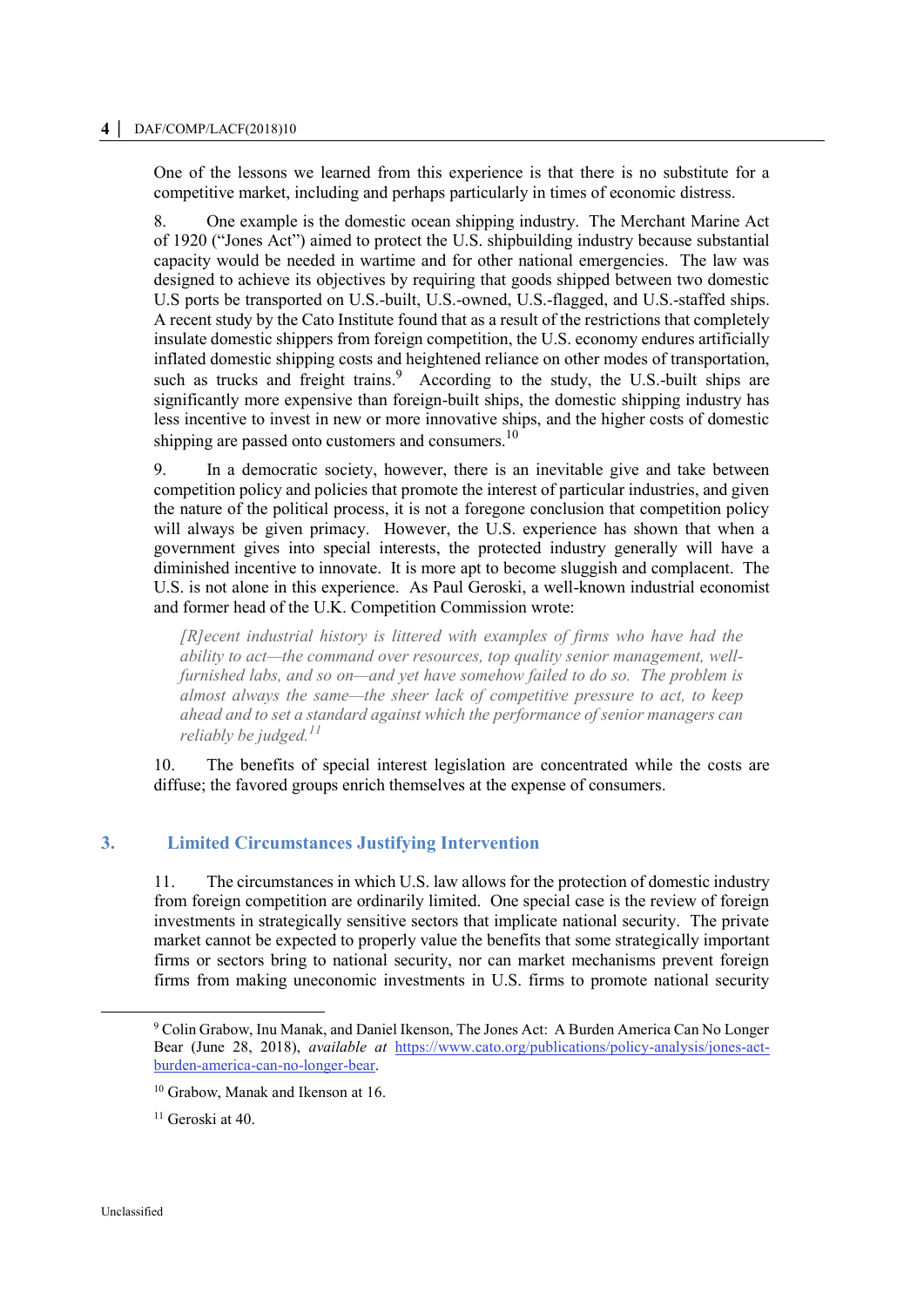objectives of foreign governments. When a merger or acquisition poses a threat to national security, an inter-governmental body, the Committee on Foreign Investment in the United States (CFIUS), may seek to suspend or prohibit the transaction, or impose conditions on it. The scope of CFIUS review is limited to national security concerns and does not encompass broader economic development interests. While proposed acquisitions have been abandoned in light of adverse findings by CFIUS, or by political opposition in U.S. Congress, such instances are infrequent.<sup>12</sup>

12. Another special case would be through the imposition of trade remedies. For example, under section 203 of the Trade Act of  $1974$ ,  $13$  the President may take action to facilitate efforts by the domestic industry in question to make a positive adjustment to import competition and provide greater economic and social benefits than costs. Under Section 301 of that Act, the U.S. may take steps to respond to unreasonable and discriminatory actions by foreign governments.

13. On occasion, the United States may seek to directly intervene to protect a domestic firm that has been severely dislocated by unforeseen events. When a business is strategically important, its abrupt exit from the market or prolonged inability to function effectively could cause spillover effects and harm a range of complementary sectors. In late 2008, in the midst of the most severe economic crisis since the Great Depression, the U.S. government provided direct economic assistance to U.S. automobile manufacturers and large banking institutions that faced a liquidity crisis. The U.S. government intervened out of concerns that collapse of large companies in these strategic sectors would have domino effects, causing dislocation or collapse of other companies in related or complementary sectors. In this instance, the application of government support was narrowly tailored and of limited duration, and the United States exited from those investments as soon as possible. Moreover, there was no giveaway. The U.S. government made a profit on its investments for the American people, while many private investors suffered.<sup>14</sup>

14. More recently, the Trump Administration has been urging trading partners to dismantle protectionist tariff and non-tariff barriers or face increased tariffs on selected imports entering the United States. The U.S. competition agencies do not implement policies other than competition policies, but the U.S. Department of Justice will seek opportunities to advise the other U.S. agencies about the pro-competitive means to achieve policy goals. For example, the U.S. Department of Justice participates in the interagency committee that makes recommendations to the President as to what action, if any, the U.S. Trade Representative (USTR) should take to respond to unreasonable or discriminatory practices by foreign governments.<sup>15</sup>

<sup>12</sup> Majoras at 9. See also*,* "Statement on CFIUS Action," (March 4, 2018), *available at https://home.treasury.gov/news/press-releases/sm0303.*

<sup>13</sup> 19 U.S.C. § 2253.

<sup>&</sup>lt;sup>14</sup> For a more detailed discussion of government assistance in periods of retrenchment, see the U.S. submission to OECD "Competition and Financial Markets" (Feb. 11, 2009), *available at* [https://www.ftc.gov/sites/default/files/attachments/us-submissions-oecd-and-other-international](https://www.ftc.gov/sites/default/files/attachments/us-submissions-oecd-and-other-international-competition-fora/09financialcrisis.pdf)[competition-fora/09financialcrisis.pdf.](https://www.ftc.gov/sites/default/files/attachments/us-submissions-oecd-and-other-international-competition-fora/09financialcrisis.pdf)

<sup>15</sup> U.S. DOJ and FTC, Antitrust Guidelines for International Enforcement and Cooperation §2.11 (January 2017) *available at* [https://www.justice.gov/atr/internationalguidelines/download.](https://www.justice.gov/atr/internationalguidelines/download)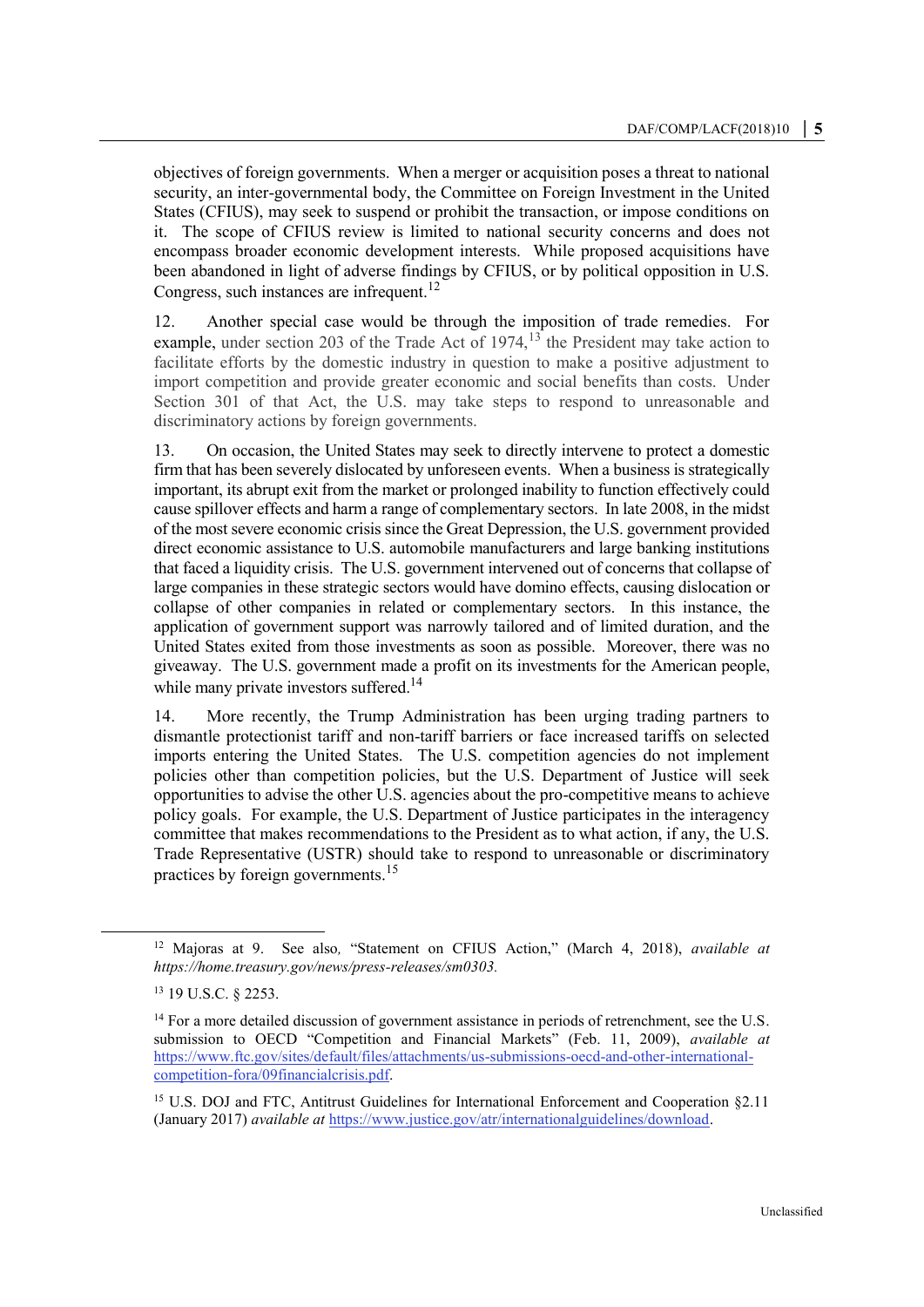#### **6 │** DAF/COMP/LACF(2018)10

## **4. Importance of Non-Discrimination in U.S. Competition Enforcement**

15. For many years the United States has been a strong proponent of work in the OECD and ICN to commit competition agencies to conduct enforcement activities in a consistent and impartial manner, free of political interference, and in a manner that does not discriminate on the basis of nationality.<sup>16</sup> This commitment to non-discrimination featured prominently in a new initiative announced by the U.S. Department of Justice in spring 2018–the Multilateral Framework on Procedures in Competition Law Investigation and Enforcement (MFP). <sup>17</sup> In July, 2018 the Department of Justice sought to promote procedural norms and due process in competition enforcement by inviting the broader competition enforcement community to join the MFP framework.

16. The U.S. agencies keep industrial policy out of their enforcement activities. U.S. antitrust law seeks to protect competition, and it does not permit the U.S. antitrust agencies to promote national champions or undertake other industrial policy objectives. In recent years, the U.S. agencies have undertaken investigations involving flagship U.S. firms, including Amazon, Apple, and Google. National origin played no role in any of these investigations. In the late 1990s, the Department of Justice successfully sued Microsoft, a U.S. firm and, at the time, the most successful software company in the world, for its abuse of monopoly power in how it tied its operating system with its Internet Explorer web browser software.<sup>18</sup>

17. In merger enforcement, the U.S. competition agencies only challenge transactions that are believed likely, in the foreseeable future, to raise prices, lower output, or retard quality or innovation.<sup>19</sup> Some significant transactions reviewed by the U.S. competition agencies involved acquisitions of U.S. firms or assets by foreign firms, and in none of these cases did the agencies consider protecting domestic firms from foreign ownership.<sup>20</sup>

18. Nationality or industrial policy objectives also play no role in U.S. anti-cartel enforcement. In recent years the Department of Justice has faced the critique that its cartel

<sup>16</sup> International Competition Network, Guidance on Investigative Process §9.1, *available at*  [http://www.internationalcompetitionnetwork.org/uploads/library/doc1146.pdf;](http://www.internationalcompetitionnetwork.org/uploads/library/doc1146.pdf) see also OECD, Procedural Fairness and Transparency (2012), *available at*  <https://www.oecd.org/daf/competition/abuse/50235955.pdf>

<sup>&</sup>lt;sup>17</sup> Makan Delrahim, "Remarks on Global Antitrust Enforcement at the Council on Foreign Relations" (June 1, 2018), *available at [https://www.justice.gov/opa/speech/assistant-attorney](https://www.justice.gov/opa/speech/assistant-attorney-general-makan-delrahim-delivers-remarks-global-antitrust-enforcement)[general-makan-delrahim-delivers-remarks-global-antitrust-enforcement.](https://www.justice.gov/opa/speech/assistant-attorney-general-makan-delrahim-delivers-remarks-global-antitrust-enforcement)* 

<sup>&</sup>lt;sup>18</sup> For more information about this case, see U.S. v. Microsoft Corp. Information on the Settlement, *available at* [https://www.justice.gov/atr/usdoj-antitrust-division-us-v-microsoft-corporation](https://www.justice.gov/atr/usdoj-antitrust-division-us-v-microsoft-corporation-information-settlement)[information-settlement.](https://www.justice.gov/atr/usdoj-antitrust-division-us-v-microsoft-corporation-information-settlement)

<sup>19</sup> FTC and DOJ, Horizontal Merger Guidelines (August 2010) at 2, *available at* https://www.ftc.gov/sites/default/files/attachments/merger-review/100819hmg.pdf.

<sup>20</sup> See U.S. DOJ Press Release Issued for Bayer-Monsanto (May 29, 2018), *available at* [https://www.justice.gov/opa/pr/justice-department-secures-largest-merger-divestiture-ever-](https://www.justice.gov/opa/pr/justice-department-secures-largest-merger-divestiture-ever-preserve-competition-threatened)

[preserve-competition-threatened;](https://www.justice.gov/opa/pr/justice-department-secures-largest-merger-divestiture-ever-preserve-competition-threatened) FTC Press Release (June 14, 2018), FTC Requires Construction Company CRH plc to Divest Facilities in Montana, Nebraska and Kansas as a Condition of Acquiring Competitor Ash Grove Cement Company, *available at* https://www.ftc.gov/newsevents/press-releases/2018/06/ftc-requires-construction-company-crh-plc-divest-facilities.